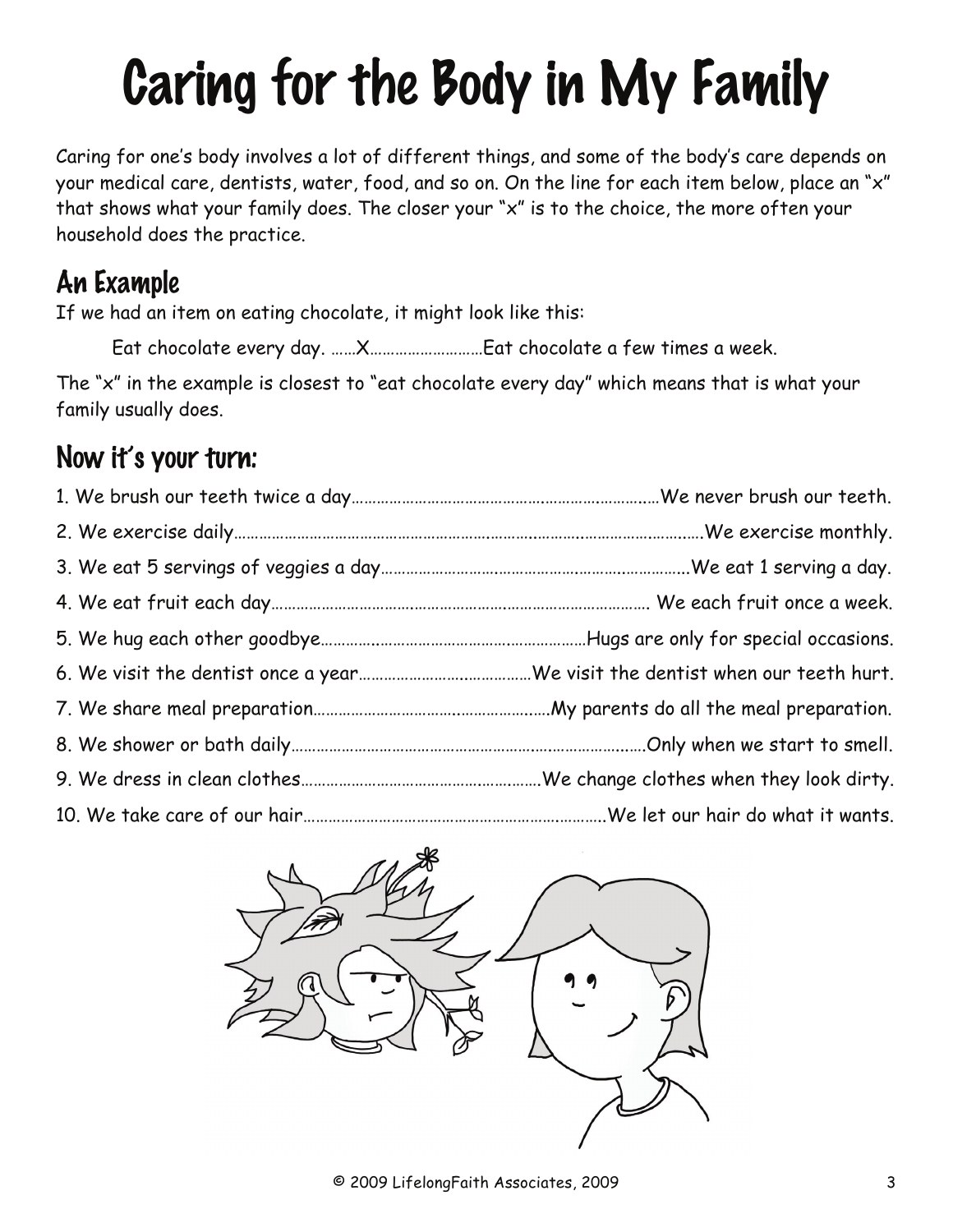## Jesus Cares for the Body

How does Jesus show us care for the body? Read the Bible passages below, and then draw a line to the word that best describes Jesus' action in the passage. Find the best word for each Bible passage—because you only get to use the words once!!

Some people brought children to Jesus for him to place his hands on them and to pray for them, but the disciples scolded the people. Jesus said, 'Let the children come to me and do not stop them, because the Kingdom of heaven belongs to such as these.' He placed his hands on them and then went away. (Matthew 19:13-15)

Jesus reached out and touched him. 'I do want to,' he answered. 'Be clean!' At once the man was healed of his disease. (Matthew 8:3)

The dead man was the only son of a woman who was a widow, and a large crowd from the town was with her. When the Lord saw her, his heart was filled with pity for her, and he said to her, 'Don't cry.' Then he walked over and touched the coffin, and the men carrying it stopped. Jesus said, 'Young man! Get up, I tell you!' The dead man sat up and began to talk, and Jesus gave him back to his mother. (Luke 7:12b-15)

Jesus called his disciples to him and said, 'I feel sorry for these people, because they have been with me for three days and now have nothing to eat. I don't want to send them away without feeding them, for they might faint on their way home.' (Matthew 15:32)

So do not start worrying: 'Where will my food come from? or my drink? or my clothes?' (These are the things the pagans are always concerned about.) Your father in heaven knows that you need all these things. (Matthew 6:31-32)

## Feeding

## Consoling

### Healing

## Reassuring

## Blessing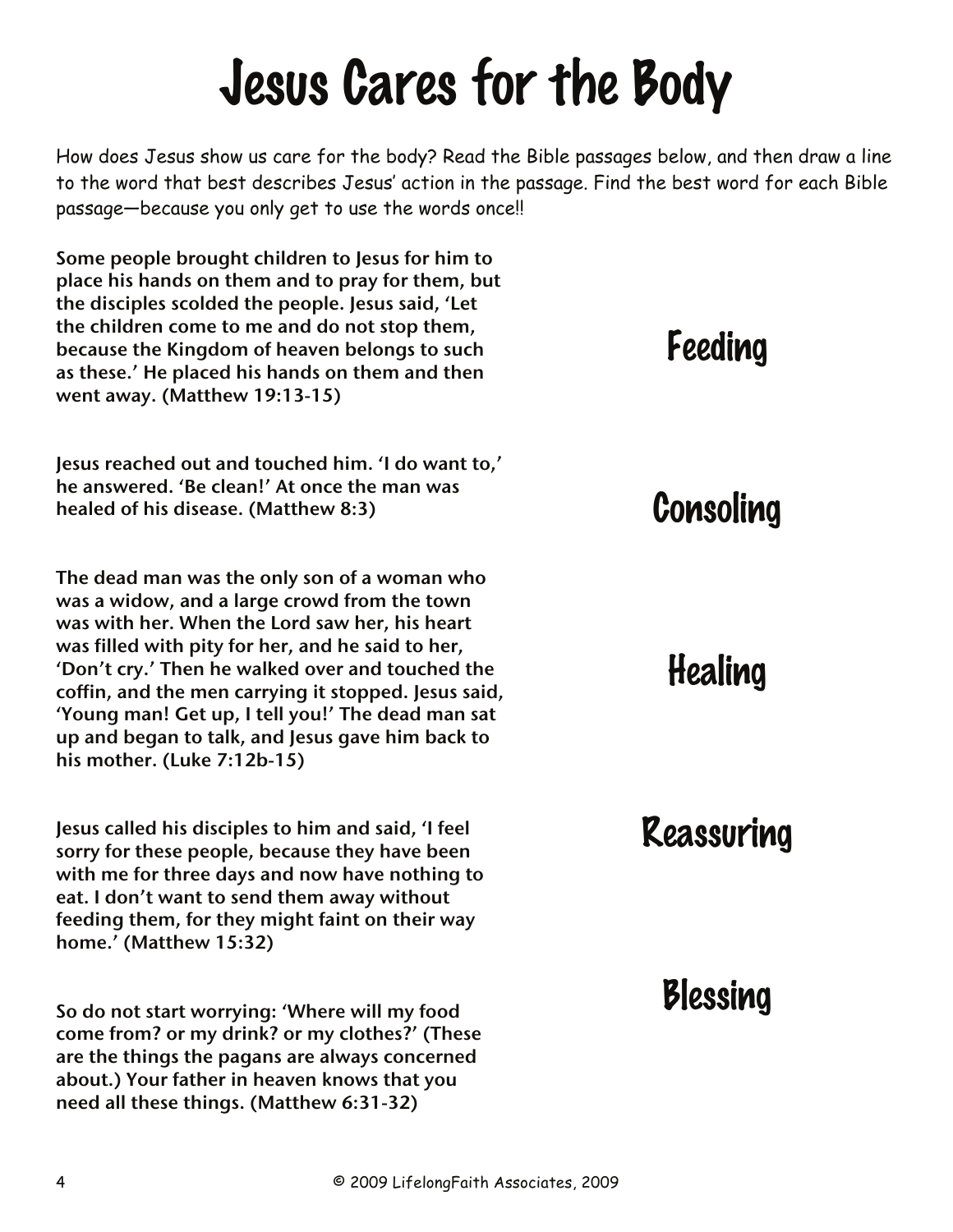# $Try$  It !  $-$  Caring for the Body

We're created in the image of God, yahoo! That means we are all beautiful! It also means we need to take care of what God has given us. Here's the top 5 ways we can keep our body healthy.



#### Eat well

Vegetables, fruit, grains, whole wheat pasta. Give up sugary cereal if you eat it, and make sure you eat way more good food than junk food!

#### Exercise

Walk or bike or skateboard instead of drive when safe and possible, take the stairs instead of elevators, even a 15 minute walk a day can be an amazing gift for your body!







#### Recreation

Do you have time each day just to hang out? To relax and read a book, or chat with friends, or play a game? Re-creation helps to recreate our minds and hearts!



#### Stress



Some people would say that children don't have much stress. What do you think? Everyone needs healthy ways to deal with their stress—writing things out, talking it out, praying, going for a walk, bouncing a basketball. What do you do?